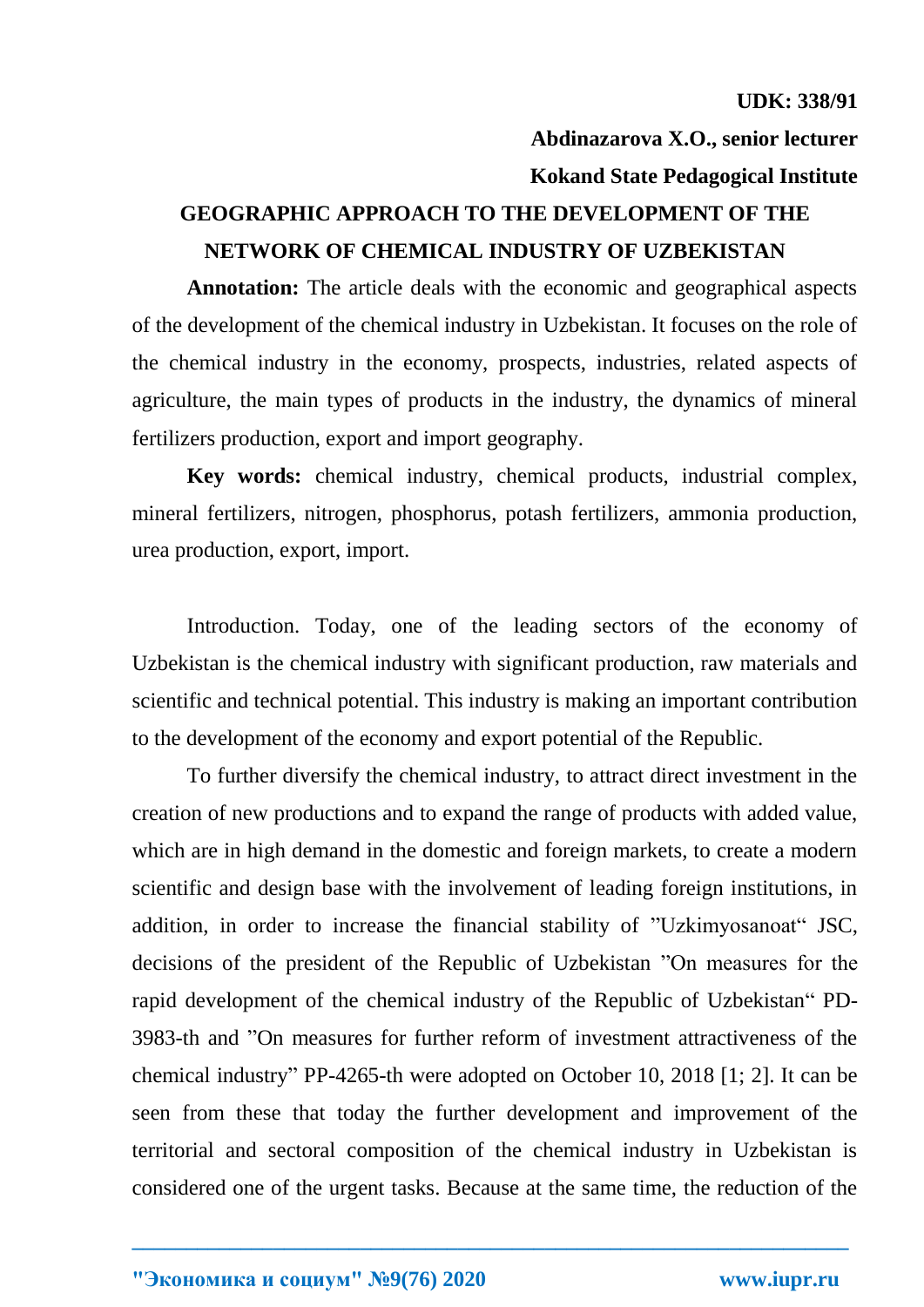world's natural resources and the rapid growth of the number of its population are of great importance in the provision of employment and consumer products to carry out economic geographic research on the development of industrial production, in particular, the network and territorial composition of the chemical industry.

The main part. It is known that after Uzbekistan was established as an independent state, it gained freedom in all spheres, in particular in the sphere of industry. In this period Range, state-owned companies were formed, depending on the type of products they produce at industrial enterprises in the country, and to them, this or that network of industries was merged [6]. In particular, it is possible to cite as an example the "Society of self-industry" (founded in 1994 as a state consul of "self-industry"), which unites chemical industry enterprises on the basis of a government decision.

JSC "Uzkimyosanoat" can be divided into the following main production complexes depending on the type of products produced industrial enterprises:

- production complex of energy, gold mining, mineral fertilizers for the chemical industry, inorganic chemical reagents;

- production complex of organic chemistry, artificial fibers, polymer materials;

- means of chemical protection of plants and production of soda water, etc. [4].

Today, JSC "Uzkimyosanoat" produces more than 170 kinds of chemical products. In 2017, the market of enterprises of JSC "Uzkimyosanoat" produced 2.7 trillion soums of products sold at current prices. Production of mineral fertilizers in the specified period amounted to 1.14 million tons (100 percent annual), including nitrogen fertilizer production was 854,81 thousand tons, phosphorus fertilizers-119,09 thousand tons, potash fertilizers - 168,0 thousand tons, while the product exposition forecast was fulfilled by 129 percent [4].

In 2018, the current prices in the market of enterprises of JSC "Uzkimyosanoat" amounted to 4.17 trillion TL. som produced products for sale.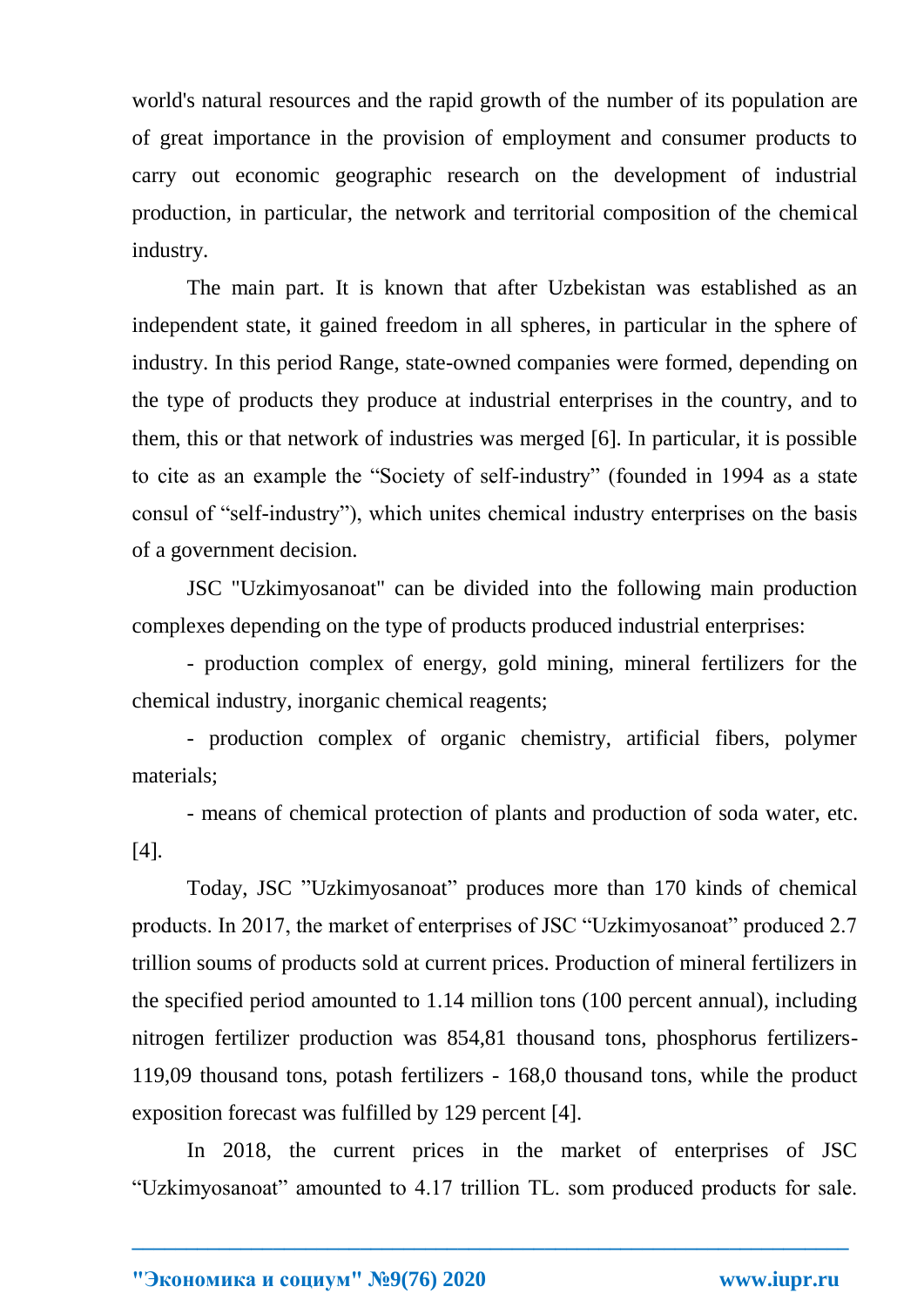The production of mineral fertilizers in the specified period is 1170,77 thousand tons (100 percent per annum), including:

Fertilizer-847,98 thousand tons of own;

Fertilizers with phosphorus - 14380, thousand tons per year;

Fertilizer - 18,41 thousand tons of lake water.

By the end of this year, 884,66 thousand tons of mineral fertilizers were sold in birja trade. The forecast for products expoorti was fulfilled by 100 percent.

In order to implement government decisions, it is planned to implement a number of investment projects aimed at increasing the production capacity and production of ammonia, urea, ammonium nitrate in chemical industrial enterprises. In particular, according to the decision of PD-4265 "On measures to further reform the investment attractiveness of the chemical industry" of April 3, 2019, it is envisaged to implement a project to build a plant producing ammonia and urea in the city of Yangier of Sirdarya region. As a result of the project to build a plant producing ammonia and urea in Yangier, sirdarya region, the production of urea is carried out later, ammonia is used only to meet its own needs and is fully used in the production of urea [2].

Each region, which is part of the territory of the Republic of Uzbekistan, is organized on the basis of certain object laws. They differ from each other by geographical and territorial location, the composition of the economy, the level of development and specialization of industry and agriculture, etc. [5,6].

The formation of industrial sectors in Uzbekistan was formed on the basis of Agriculture from ancient times (mainly cotton and pillage). In particular, the establishment of chemical industrial enterprises is also directly related to agricultural production (cotton). The chemical industry is particularly important in providing pakhtachilikni mineral fertilizers [5, b. 103]. In particular, enterprises specializing in the production of mineral fertilizers in Uzbekistan are located mainly in Tashkent region (Chirchik city), Fergana region (Fergana city). At present, the strategy for 2020-2030 on the production of agricultural products and development of Agriculture in Uzbekistan is being discussed. The agricultural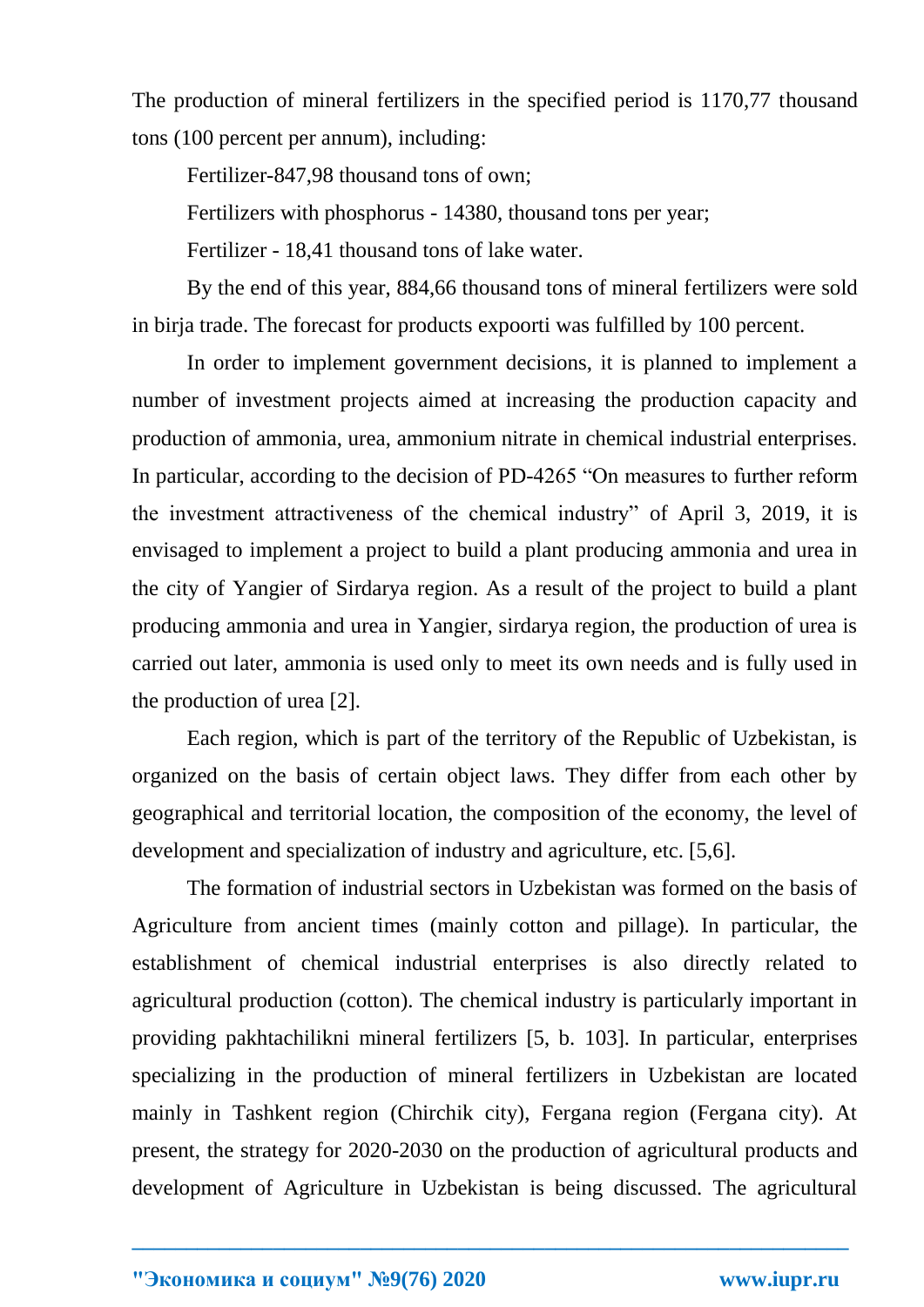network of the Republic is one of the main consumers of nitrogen fertilizers, the situation in the fertilizer market of the Republic due to the breadth of supply in relation to demand, local enterprises have the opportunities and potential to export products produced through modernization and commissioning of existing production capacities. All this eventually leads to an increase in the specific consumption of crop fields and Fertilizers. By 2030, it is planned to increase the productive area by 26 percent (on the account of repeated planting), as well as reuse of land among agricultural crops [3].

Thus, the crop area should increase from 3,904 to 4,903 thousand in 2030 compared to 2017 year. This will lead to an increase in yields by 2030 by 15-90 percent, depending on the type of agricultural crops, according to the optimistic forecast of the World Bank. In order to ensure the crop, known to farmers, by 2030 year the target consumption of fertilizers is 370 kg/ha (of which 185 kg/ha nitrogen fertilizers). In 2017, this figure amounted to 219 kg/ha (nitrogen fertilizers to 166 kg/ha) [4]. Currently, there are two large enterprises producing ammonia and urea in Uzbekistan, these are "Fergonaazot" JSC in Fergana region and "Maksam-CHirchiq" JSC in Tashkent region (Table 1).

The main consumers of urea are local agricultural producers, which are provided by the JSC "Uzagrokimyohimoya".

Uzagrokimyohimoya JSC, in turn, participates in the birja trade and buys the necessary fertilizer for agricultural needs.

Ammonia consumers are Republican enterprises specializing in the production of chemical products. At present, the country's need for this product is 2,0 million tons per year.

The highest demand for urea from agricultural producers in 2016 year (417 thousand tons), the demand declined in 2017 year, shipping amounted to 343.8 thousand tons [4].

1-table

## **Dynamics of production of ammonia and urea (thousand tons) in 2013-2018 years at JSC "Uzkimyosanoat" enterprises)**

**\_\_\_\_\_\_\_\_\_\_\_\_\_\_\_\_\_\_\_\_\_\_\_\_\_\_\_\_\_\_\_\_\_\_\_\_\_\_\_\_\_\_\_\_\_\_\_\_\_\_\_\_\_\_\_\_\_\_\_\_\_\_\_\_\_\_**

**"Экономика и социум" №9(76) 2020 www.iupr.ru**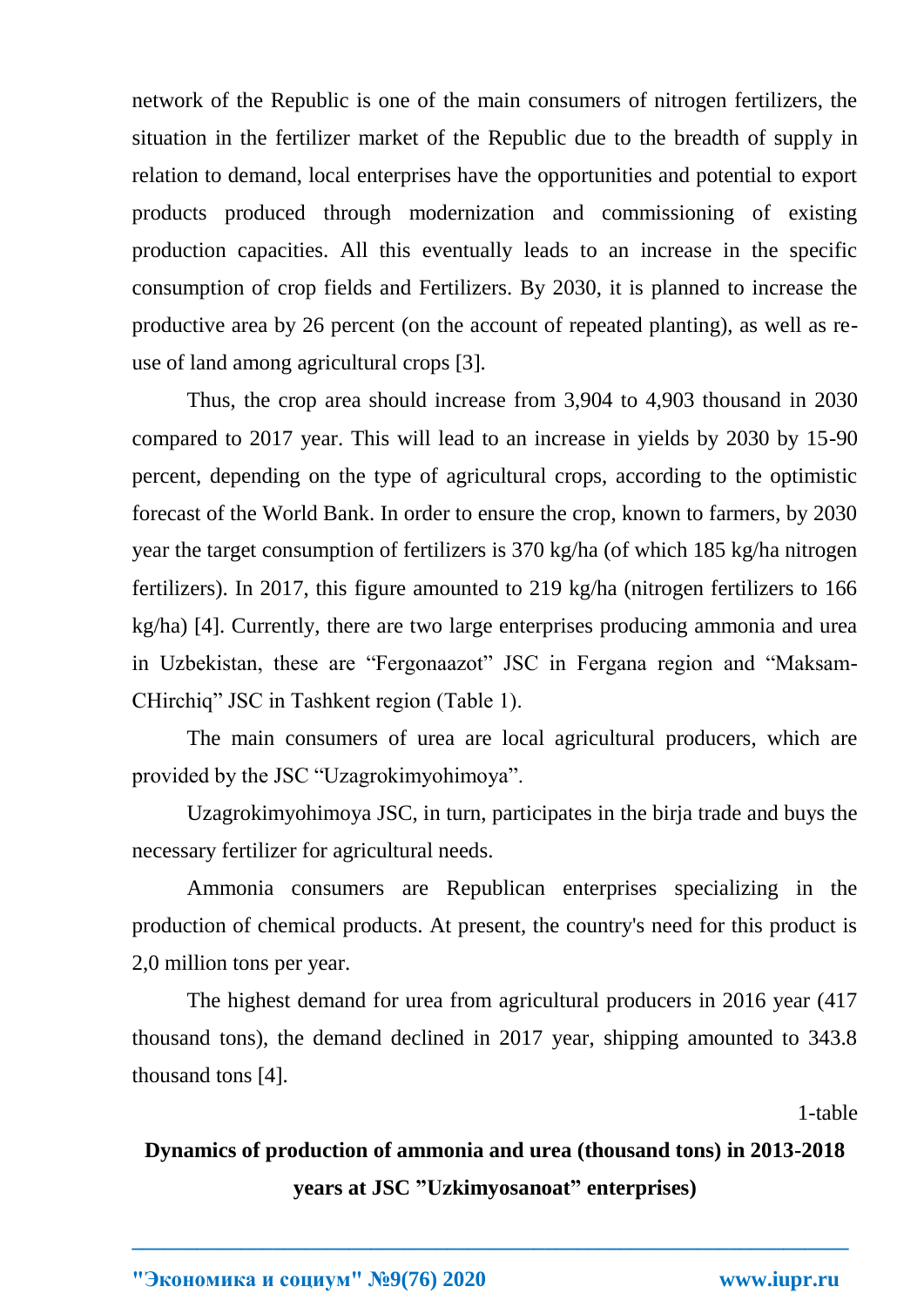| <b>Product name</b>       | 2013 y. | 2014 y.     | 2015 y. | 2016 y.    | 2017 y. | 2018 y. |
|---------------------------|---------|-------------|---------|------------|---------|---------|
| "O'zkimyosanoat"          |         |             |         |            |         |         |
| <b>JSC</b>                |         |             |         |            |         |         |
| Ammonia-total             | 1 307,5 | 1 4 2 0 , 1 | 1 370,0 | 1 3 8 6, 9 | 1 288,9 | 1 275,9 |
| Urea total (h.q.100)      |         |             |         |            |         |         |
| percent)                  | 480,2   | 583,9       | 586,9   | 636,3      | 598,4   | 528,7   |
| <i>Including:</i>         |         |             |         |            |         |         |
| "Maxsam-CHirchiq"         |         |             |         |            |         |         |
| <b>JSC</b>                |         |             |         |            |         |         |
| Synthetic ammonia         | 590,2   | 546,2       | 488,1   | 506,9      | 522,9   | 528,4   |
| Urea $(h.q. 100$ percent) | 260,5   | 248,0       | 225,8   | 254,8      | 271,7   | 251,0   |
| "Farg'onaazot" JSC        |         |             |         |            |         |         |
| Synthetic ammonia         | 247,1   | 387,9       | 417,5   | 452,5      | 384,3   | 337,8   |
| Urea $(h.q. 100$ percent) | 219,7   | 335,8       | 361,1   | 381,5      | 326,7   | 277,7   |
| Synthetic ammonia         | 470,2   | 486,1       | 464,4   | 427,5      | 381,7   | 409,6   |

The table was developed by the author on the basis of the information provided by JSC "Fergonaazot".

Table 1 shows the actual production of ammonia and urea at the enterprises of the Republic of Uzbekistan in 2013-2018 years. It should be noted that the production of ammonia is mainly directed to the personal needs of enterprises and is used as a raw material for the production of mineral fertilizers.

The largest indicator of urea production in 2016 year (636,3 thousand tons) was observed when the total weight of 598,4 thousand tons (2017 year) and 528,7 thousand tons (2018 year) of urea were produced at the enterprises of JSC "Maxam-Chirchik" and JSC "Fergonaazot". In 2018 year, JSC "Fergonaazot" observed a decrease in the total volume of urea due to a decrease in urea production from 326,68 thousand tons to 277,7 thousand tons. Today, a large part of the production of urea corresponds to the contribution of JSC "Fergonaazot".

In addition, in the concept of development strategy of the Republic of Uzbekistan until 2035, developed by the international non-profit organization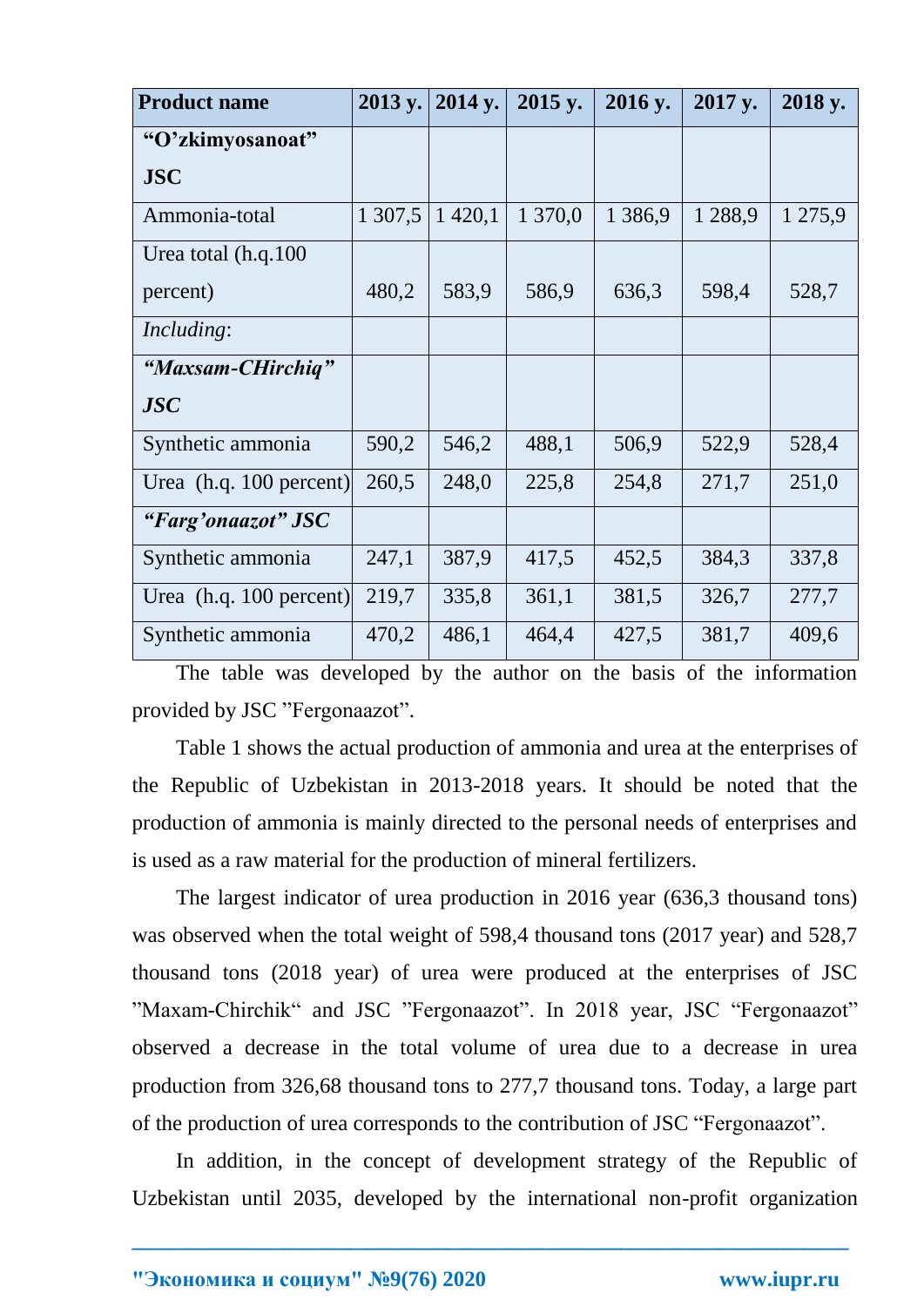"great future", presented analytical information on the chemical industry. The production of mineral fertilizers is higher than the average demand within the country by 40-50 percent. A large part of the mineral fertilizers produced as a result are exported. Export growth in the program of development of the chemical industry prepared by JSC "Uzkimyosanoat" for 2018-2030 years is projected from 185,6 million dollars in 2018 to 742,4 million dollars in 2030. The main importers of chemical products are China, Russia, Kazakhstan and Turkey [3].

In 2017, the Republic was imported ammonia worth 3,71 thousand US dollars, at the same time Turkey was the only importing country (100 percent imported). By volume of money, the volume of exports amounted to 5,32 million dollars, mainly exported to Kazakstan (99.8 percent).

In 2017, the impeachment of nitrogen fertilizers to the Republic amounted to 700.0 thousand US dollars, 69 percent of which came from Kyrgyzstan, 18 percent from Turkey, 6.6 percent from Russia, 2.8 percent from Lithuania and Germany. During this period, nitrogen fertilizers worth 80,1 million dollars were exported, the share of fertilizers sent to Ukraine was 43 percent.

In 2018, 24 percent of this figure was exported to Kyrgyzstan, 23 percent to Kazakstan, and about 7 percent to India, Malaysia and Turkey [4].

Conclusion. Based on the data and analysis studied above, the following conclusions and suggestions can be put forward, namely:

- first of all, in order to meet the demand for consumer products, in addition to increasing the population day by day and, on the contrary, reducing land resources, further expansion and diversification of the type of production of chemical products in the Republic, the implementation of investment projects in this area;

- secondly, to develop, implement and improve the management system of the state in order to meet the demand of agriculture for chemical mineral fertilizers by further strengthening the links between the "self-employment" and "selfemployment" JSC;

- third, deepening the participation of the country in international labor distribution with chemical products on the basis of further improvement of